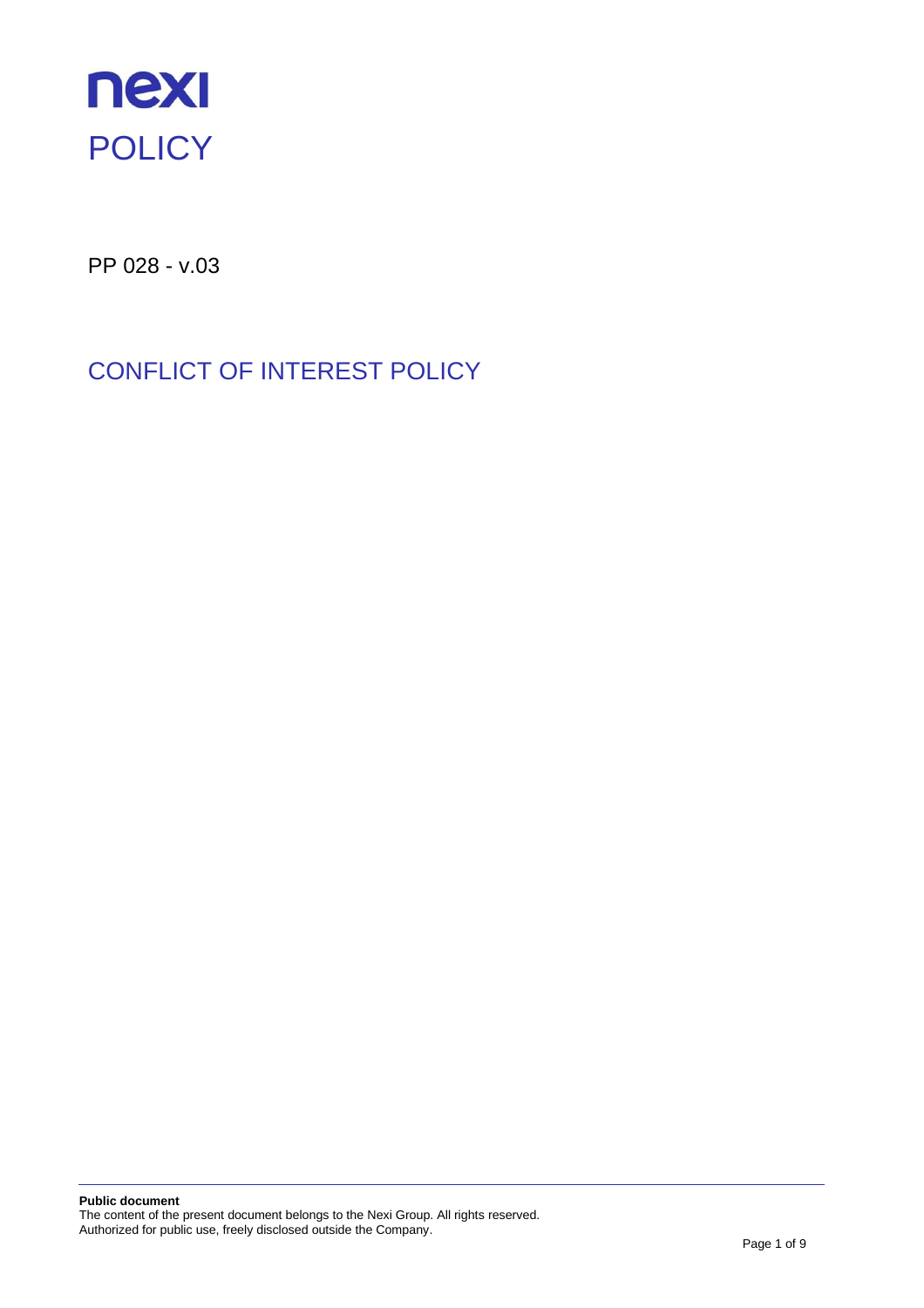# **nexi**

## **COVER**

| <b>Title</b>             | Conflict of interest policy |
|--------------------------|-----------------------------|
| <b>Classification</b>    | Policy                      |
| <b>Document code</b>     | PP_028                      |
| <b>Approved by</b>       | Nexi SpA Board of Directors |
| <b>Approval date</b>     | 12-05-2022                  |
| Date of entry into force | 12-05-2022                  |

#### **UPDATES**

| <b>Version</b> | Date       | Code        | <b>Updates</b>                        |
|----------------|------------|-------------|---------------------------------------|
|                | 12-05-2022 | PP 028 2022 | update requested by the Bank of Italy |
|                | 10-03-2022 | PP 028 2022 | Update for regulatory compliance      |
|                | 01-08-2019 | PP 028 2019 | First issue of the policy.            |

**Title Identification Code: PP-028 V.03 | Date of entry into force: 12/05/2022 Document title: Conflict of interest Policy**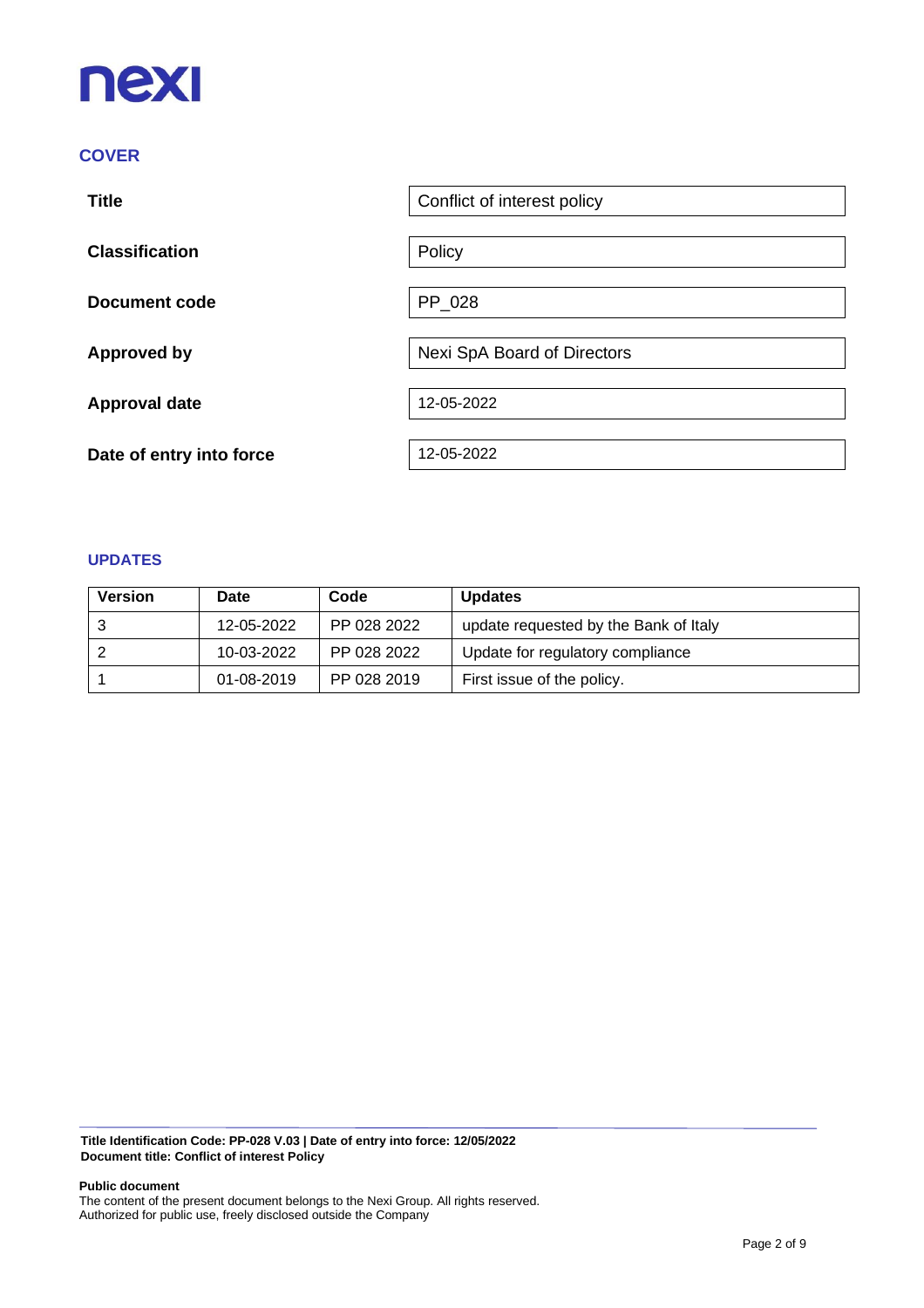

#### **TABLE OF CONTENTS**

|                         | 1.1 |                                                                        |  |
|-------------------------|-----|------------------------------------------------------------------------|--|
|                         | 1.2 |                                                                        |  |
|                         | 1.3 |                                                                        |  |
| $2^{\circ}$             |     |                                                                        |  |
| $\mathbf{3}$            |     |                                                                        |  |
| $\overline{\mathbf{4}}$ |     | <b>INDEPENDENCE OF JUDGMENT</b>                                        |  |
|                         |     |                                                                        |  |
| 5                       |     |                                                                        |  |
| 6                       |     | ORGANISATIONAL MEASURES FOR THE MANAGEMENT OF CONFLICTS OF INTEREST  7 |  |
| $\overline{7}$          |     |                                                                        |  |

**Title Identification Code: PP-028 V.03 | Date of entry into force: 12/05/2022 Document title: Conflict of interest Policy**

**Public document**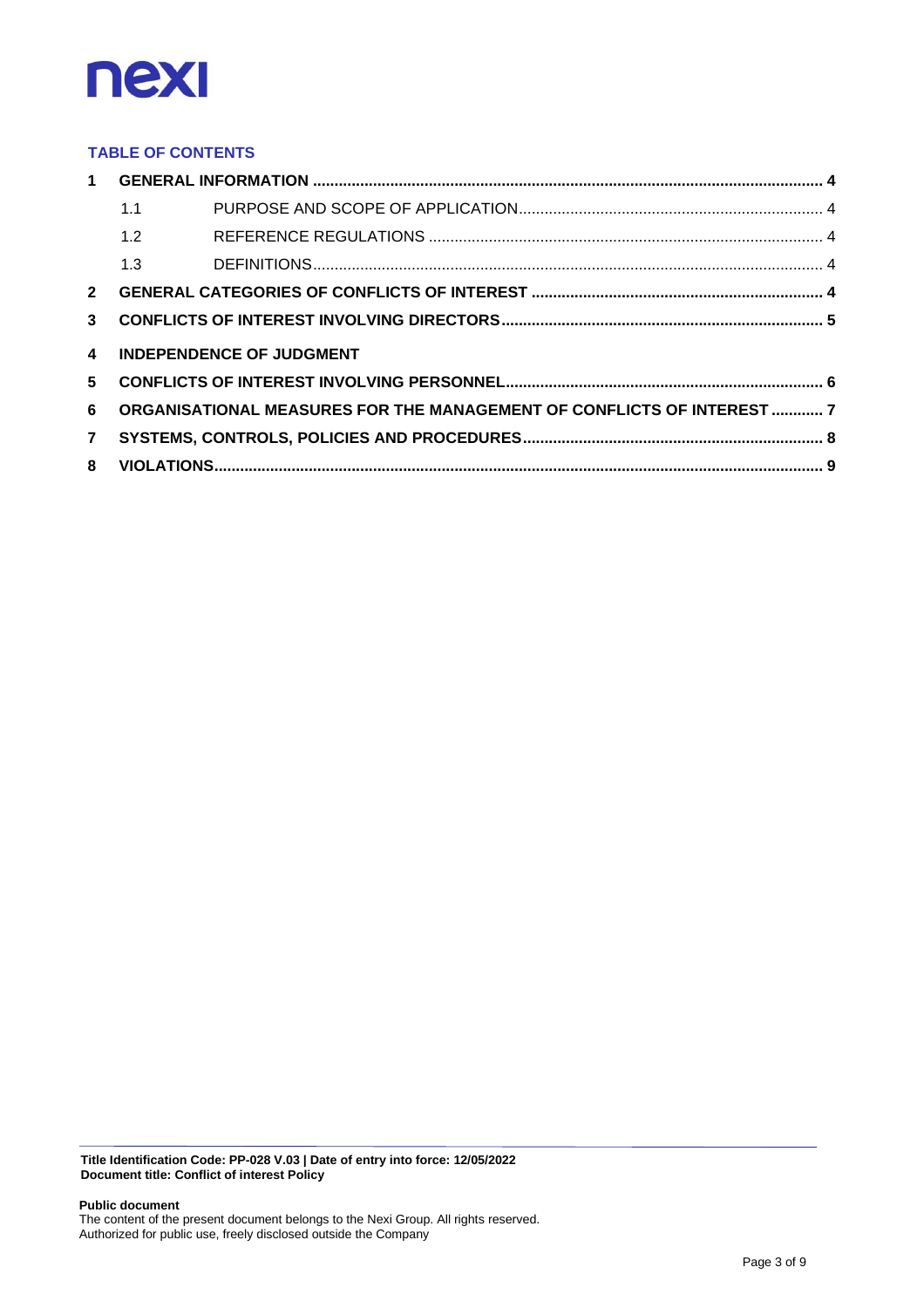

#### <span id="page-3-1"></span><span id="page-3-0"></span>**1 GENERAL INFORMATION**

#### **1.1 PURPOSE AND SCOPE OF APPLICATION**

This Policy for the regulation of conflict of interest (the "Policy) provides guidelines to be followed by Nexi S.p.A. ("Nexi" or the "Company") and by the companies directly or indirectly controlled by it (the "Group") in order to identify and manage conflict of interest situations of a material nature.

This Policy applies to all Nexi Group companies.

This Policy, together with the Code of Ethics, the Organisation, Management and Control Model pursuant to Legislative Decree 231/2001 of each Group company and the Group Regulation on Transactions with Related Parties, supersedes all existing policies and procedures within the Group companies that govern the identification and management of potential conflicts of interest and is the basis of any specific procedure to be adopted at Group level.

#### **1.2 REFERENCE REGULATIONS**

#### **Internal reference regulations**

- (1) Group Regulation no. 012 "Procedure for the governance of transactions with related parties"
- (2) 231 Model and Code of Ethics of the Group companies

#### **External reference regulations:**

- (3) Legislative Decree no. 231/2001 Administrative Liability of Companies and Entities
- (4) Consob Regulation on Transactions with Related Parties Resolution no. 17221 of 12/3/2010 as amended and supplemented.
- (5) Corporate Governance Code 2020 of listed companies approved by the Corporate Governance Committee in January 2020 (the "Corporate Governance Code")
- (6) *Supervisory Provisions for Payment Institutions and Electronic Money Institutions, enforced by order* of the Bank of Italy of 23 July 2019 (exclusively for Nexi Payments S.p.A. and SIApay s.r.l).
- (7) Art. 2391 of the Italian Civil Code
- (8) Ministerial Decree n. 169 of 23 November 2020 (the "DM 169/2020")
- (9) New laws and regulations applicable in relevant jurisdictions where companies belonging to the Group are registered.

#### **1.3 DEFINITIONS**

<span id="page-3-2"></span>

| <b>Clients</b>              | "Clients" means any person to whom the Group companies provide one or more<br>services.                                                                                                                                                                                                                                                                                                    |  |
|-----------------------------|--------------------------------------------------------------------------------------------------------------------------------------------------------------------------------------------------------------------------------------------------------------------------------------------------------------------------------------------------------------------------------------------|--|
| <b>Conflict of interest</b> | "Interest" means any financial advantage or benefit, whether direct (in one's own<br>favour) or indirect (in favour of third parties), but also of a political, social or other<br>nature, which a party has reason to believe they may acquire through the<br>conclusion or omission of a certain transaction, or through the conclusion of one<br>of the several specified transactions. |  |
| <b>Supervised entities</b>  | means electronic money institutions and/or payment institutions<br>that carry out relevant payments activities (as defined by Ministerial Decree<br>169/2020).                                                                                                                                                                                                                             |  |
| <b>Personnel</b>            | Personnel refers to employees of the Group companies and all persons who have<br>any employment relationship with the Group companies, including temporary<br>workers.                                                                                                                                                                                                                     |  |

**Title Identification Code: PP-028 V.03 | Date of entry into force: 12/05/2022 Document title: Conflict of interest Policy**

**Public document**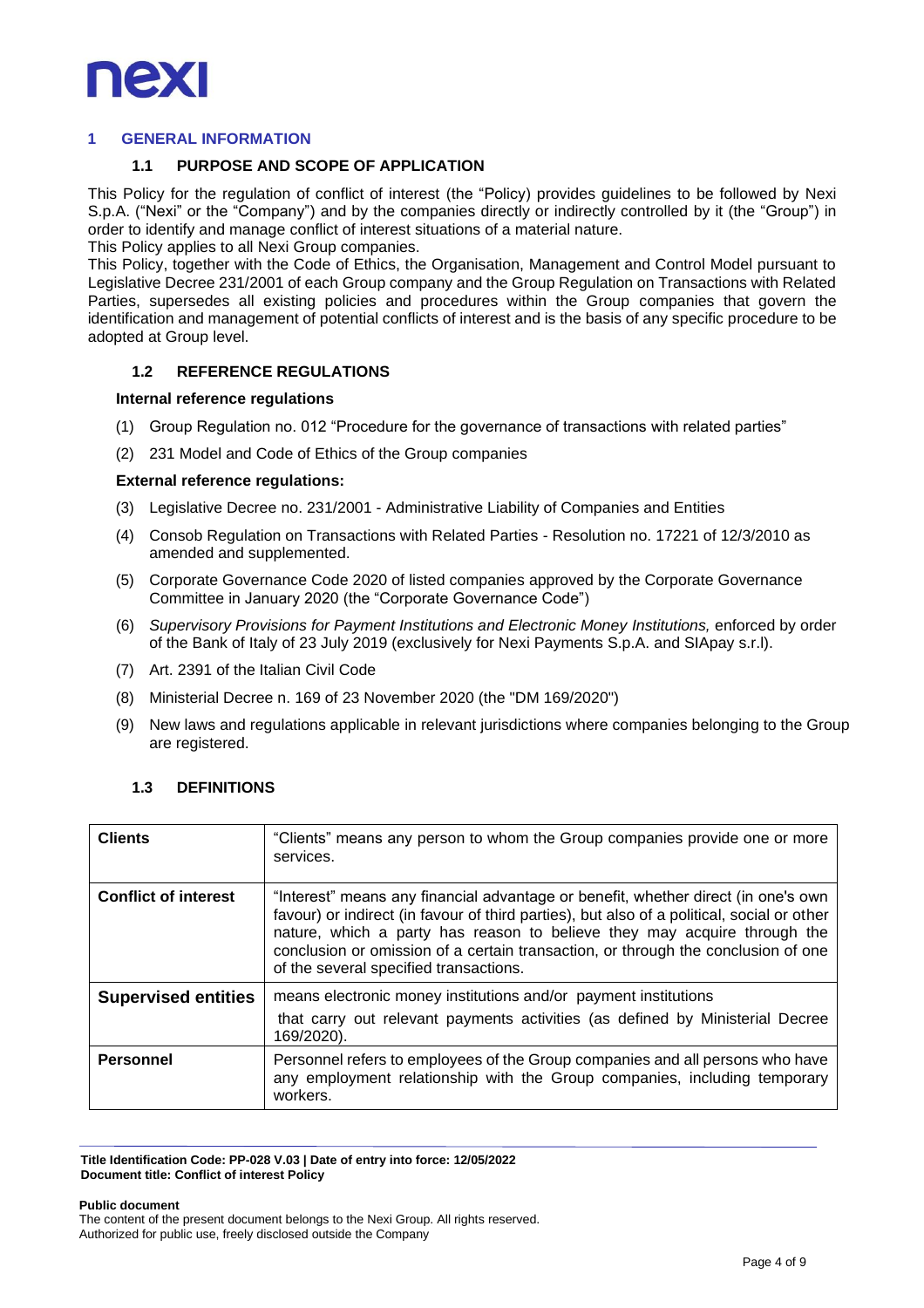

| <b>Suppliers</b> | Suppliers of goods and services, within the limits of their existing relations with the              |
|------------------|------------------------------------------------------------------------------------------------------|
|                  | Group companies, including external consultants and professionals, as well as all                    |
|                  | $\,$ collaborators who in any capacity act in the name of and/or on behalf of the Group $\, \mid \,$ |
|                  | companies.                                                                                           |

### <span id="page-4-0"></span>**2 GENERAL CATEGORIES OF CONFLICTS OF INTEREST**

Conflicts of interest relating to Clients are generally situations in which the Company, a Director or an employee:<br>> is likely

- is likely to make a financial gain, or avoid a financial loss, at the expense of the Customer;
- ➢
- ➢ has an interest in the outcome of a service provided to the Customer or of a transaction carried out on behalf of a Customer which is distinct from the Customer's interest in that outcome;
- $\triangleright$  has a financial or other incentive to favour the interest of another Customer or group of Customers over the interest of the said Customer;
- $\triangleright$  carries out the same business as the Customer:
- $\triangleright$  receives or will receive from another other than the Customer, an inducement in relation to a service provided to the Customer in the form of a financial gain, goods or services – other than the standard fee or commission for that service;
- $\triangleright$  has a financial or other incentive to favour the sale to the Customer of a particular product or service that is not in the best interests of the Customer.

Conflicts of interest relating to the Company are generally situations in which:

- ➢ the interest of an employee in the outcome of a particular activity or project differs from that of the Company;
- $\triangleright$  an employee (or, where relevant, a family member or a person with whom the employee has a close personal relationship) receives by virtue of their position in the Company a significant financial or other benefit that is improper in nature;
- ➢ an employee is able to influence the granting of business by the Company or influence administrative or other relevant decisions of the Company in such a way as to obtain personal gain or advantage for themselves or a family member;
- $\triangleright$  a current financial or other interest, or a previous role in a project or activity, or a relationship with another person which compromises or may compromise an employee's judgment or objectivity in fulfilling their duties and responsibilities towards the Company;
- $\triangleright$  a Company's department favours its own interest over that of another department against the best interests of the Company, including the department's interest in relation to the selection of Suppliers;
- ➢ an actual or perceived conflict of interest arises in connection with a transaction or agreement signed between the Company and a relevant shareholder because of the close relationship between the parties;
- ➢ an actual or perceived conflict of interest arises in connection with a transaction or agreement between Group entities (intra-group transactions).

The following is a non-exhaustive list of specific examples of possible transactions and activities within the Group that give rise to conflicts of interest and which require appropriate management, mitigation or prevention:

- $\triangleright$  when hiring and assessing employees during the course of the relationship -, the assessing party has relations with the concerning party that influences their decision making;
- $\triangleright$  in the context of a litigation process, there is an interest to settle an existing dispute amicably with a "counterparty" who forms part of a personal relationship;
- $\triangleright$  a family member of an employee and/or a person with whom the employee has a close personal relationship has an interest in a transaction or activity in which a Customer or a Group company also has an interest, and the employee favours the family member and/or the person with whom the employee has a close personal relationship;
- ➢ excessive or very generous gifts or invitations to events received by an employee which detrimentally influence their judgement or lead to misconduct;
- $\triangleright$  the Group hires a resource as an employee or in another role in exchange for forbidden barter agreements of any kind
- $\triangleright$  an employee recommends a Supplier with which they have a relationship without disclosing such

**Title Identification Code: PP-028 V.03 | Date of entry into force: 12/05/2022 Document title: Conflict of interest Policy**

#### **Public document**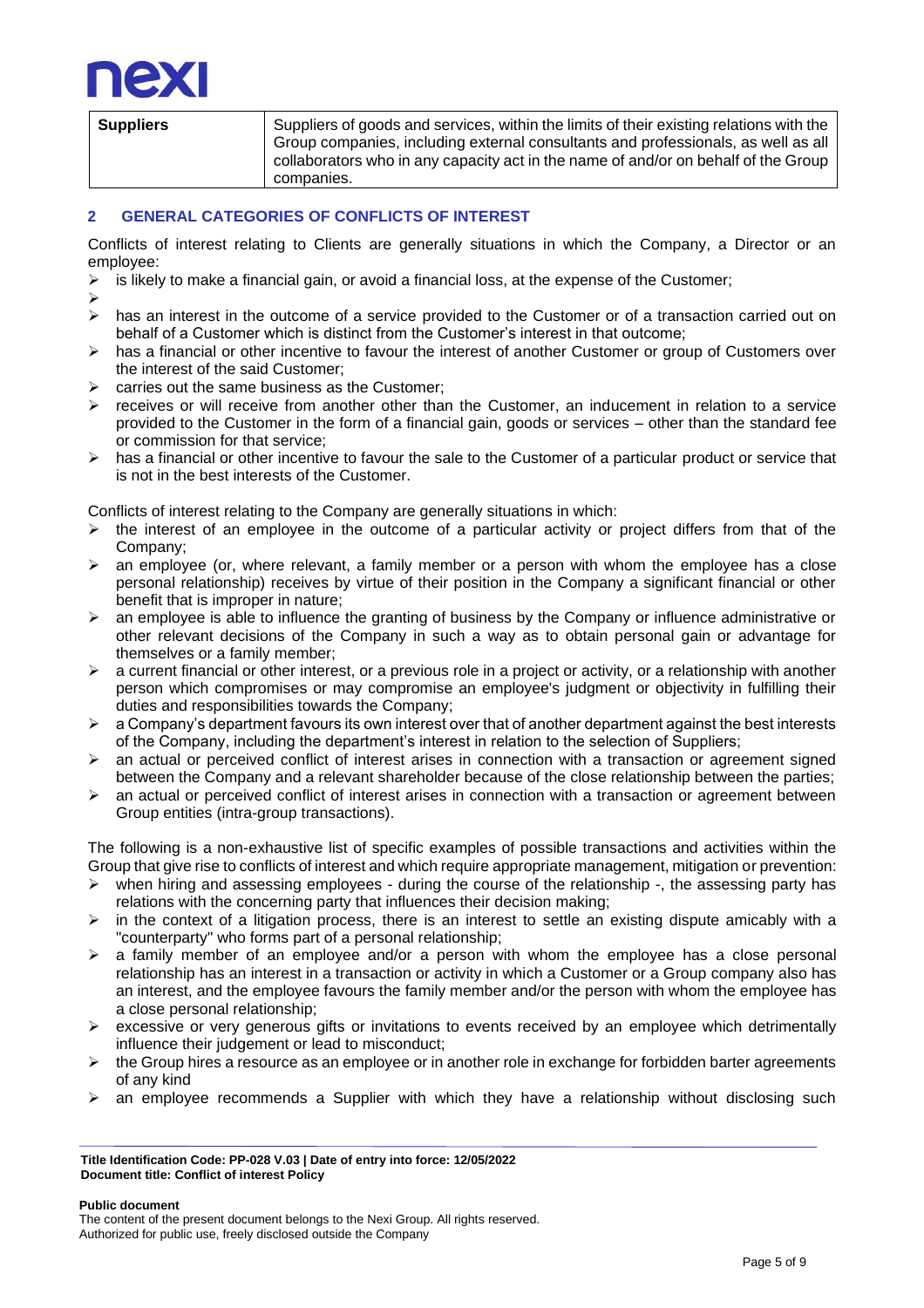

relationship;

 $\triangleright$  a conflict between Group companies, a Customer or an employee, where the customer suggests not complying with applicable regulations or policies, including tax evasion, fraud or other offences

#### <span id="page-5-0"></span>**3 CONFLICTS OF INTEREST INVOLVING DIRECTORS**

Conflicts of interest involving directors are governed by Art. 2391 of the Italian Civil Code:

"*Director must inform the other directors and the board of statutory auditors of any interest they have, personally or on behalf of third parties, in a specific company transaction, specifying the nature, terms, origin and relevance thereof.*

*In case of Managing director, must, furthermore, abstain from carrying out the transaction and inform the management body of such circumstances; sole directors must likewise provide information also at the next shareholders' meeting.*

*In the cases provided for in the preceding paragraph, the resolution of the Board of Directors shall adequately state the reasons for the transaction and the proper economic advantage ("convenienza") for the company.*

*In the event of non-compliance with the provisions of paragraphs 1 and 2 above, or in the event of resolutions of the board or of the executive committee adopted with the casting vote of the director concerned, such resolutions, if they are likely to cause damage to the company, may be challenged by the directors and the board of statutory auditors within ninety days of their adoption; challenges may not be lodged by parties who consented with their vote to the resolution, provided that the disclosure obligations set out in the first paragraph were fulfilled. In any event, rights acquired in good faith by third parties on the basis of acts performed in order to implement the resolution shall not be affected.*

*Director shall be liable for damage caused to the company by their action or omission. Director shall also be liable for any damage caused to the company as a result of the use of data, information or business opportunities acquired during the performance of their duties for their own benefit or for the benefit of third parties.*"

The existence of a conflict of interest does not exclude directors from voting on the decision regarding the transaction they have an interest in, because:

- ➢ The Board of Directors, having become aware of the conflict of interest, may pass a resolution on the transaction under its own responsibility, specifying the reasons and the economic advantage for the company of the transaction
- $\triangleright$  If the Director has disclosed their conflict of interest, the resolution may not be challenged. It can only be challenged if the resolution was adopted with the casting vote of the director concerned
- $\triangleright$  If the resolution was adopted with the casting vote of the Director, it can be challenged within 90 days, only if it may cause damage to the company
- $\triangleright$  The challenge of the resolution cannot be brought by those who consented with their favorable vote to the resolution, if all the disclosure obligations have been fulfilled
- $\triangleright$  The resolution, even if challenged, does not affect the rights of third parties acquired in good faith.

Regarding disclosure to the other directors and the board of statutory auditors, Article 2391 of the Italian Civil Code focuses on "any interest", i.e. any advantage, both for the natural person holding the office of director as well as for the company, which may be in conflict with the company's interest.

#### <span id="page-5-1"></span>**4 INDEPENDENCE OF JUDGMENT**

Ministerial Decree 169/2020 contains the rules concerning eligibility requirements to be appointed as representatives of, among other things, Supervised Entities (e.g., Nexi Payments S.p.A. and SIApay S.r.l.).

Among the requirements and criteria provided therein, art. 15 of Ministerial Decree 169/2020 states the criteria n of independence of judgment of the companies representative.

With regard to this criteria, the relevant corporate body of the Supervised Entities is required to assess whether all representatives meet, among other things, the following requirements

- $\triangleright$  the behavioral skills; and
- $\triangleright$  the absence and/or management of conflicts of interest that would prevent them to perform their tasks in

**Public document** 

**Title Identification Code: PP-028 V.03 | Date of entry into force: 12/05/2022 Document title: Conflict of interest Policy**

The content of the present document belongs to the Nexi Group. All rights reserved. Authorized for public use, freely disclosed outside the Company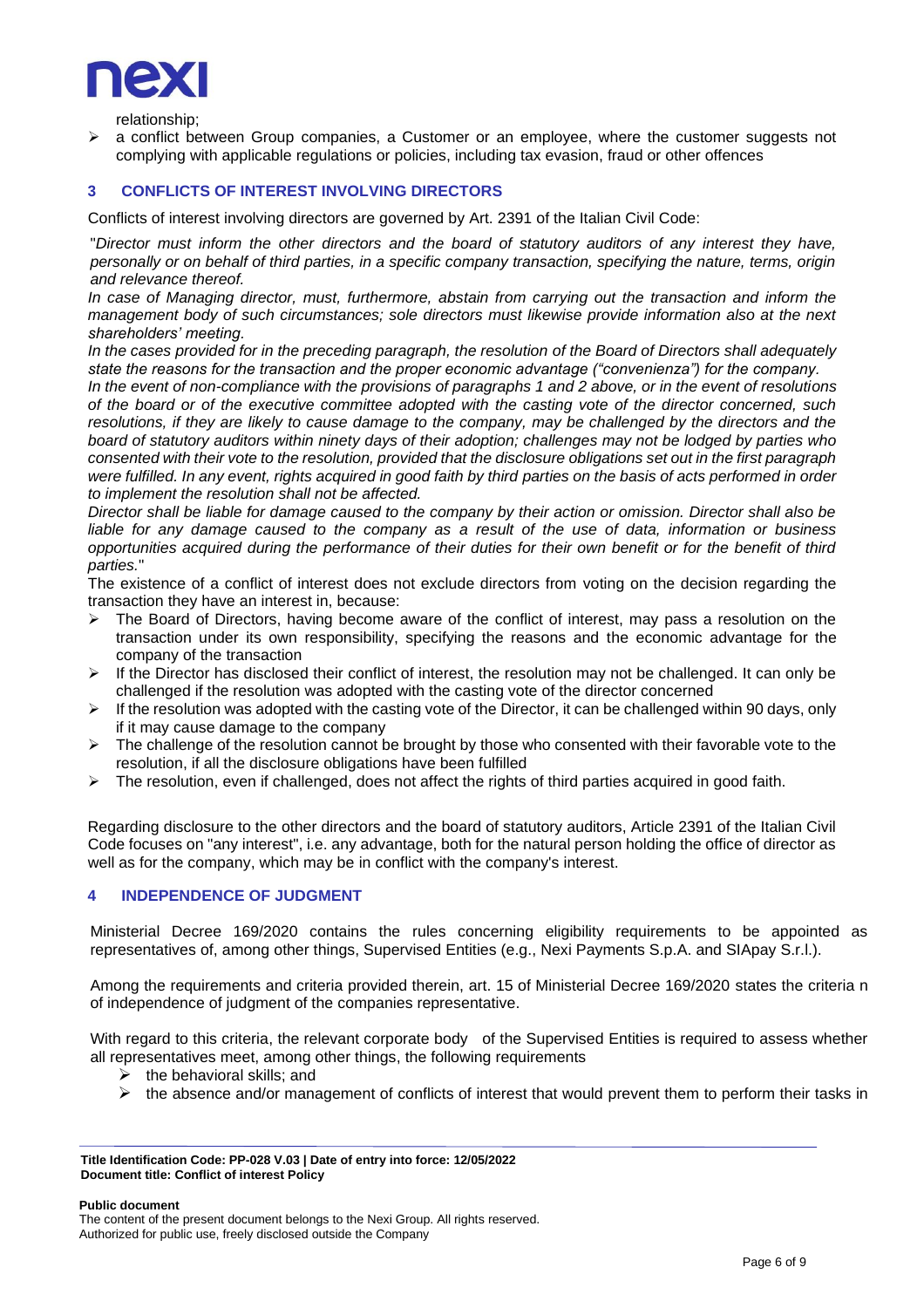

#### an independent and objective manner.

Art. 15 of Ministerial Decree 169/2020 identifies the circumstances that are in abstract suitable to compromise the independence of judgment referring to some of which, according to art. 13 of Ministerial Decree 169/2020, affect the independence of the representatives, when required pursuant to legal or regulatory provisions. To clarify, it should be noted that the independence requirement pursuant to art. 13 of Ministerial Decree 169/2020 is not applicable to representatives of Supervised Entities.

The existence of such circumstances does not necessarily means that the appointed representative cannot be considered suitable. This occurs if the conflict of interest implies a significant risk and where it is not possible to prevent, mitigate or adequately manage the conflict of interest on the basis of the policies implemented by the Group and / or by the Supervised Entity.

In particular as to the chairman of the board of directors of a Supervised Entities, art. 15 of the Ministerial Decree 169/2020 includes among the circumstances in abstract suitable to compromise the independence of judgment the fact that the latter "held or [has] held in the last two years in companies [belonging to the Supervised Entities] or companies controlled by [this] office as chairman of the board of directors, executive positions or supervisory or executive officer, or [has] held, for more than nine years in the past

twelve, positions as member of the board of directors, supervisory or management boards as well as executive positions in companies belonging [tof the Supervised Entities] or companies controlled by [this] ".

Without prejudice to the foregoing, it is deemed that the offices held by the representatives of the Group do not threat the independence of judgment taking into account the measures provided by the current Policy.

#### **5 CONFLICTS OF INTEREST INVOLVING PERSONNEL**

If there is a conflict of interest, even if only potential, the Personnel adopting the final procedures or subordinate procedures must:

- $\triangleright$  Firstly, refrain from participating in the decision or interacting in any other way with the activity;
- $\triangleright$  report, immediately and in writing, the actual or potential conflict of interest, or the reason for the suspected undue benefit, to their immediate superior, who will assess whether the existing safeguards are sufficient to protect the transaction or whether it is necessary to replace the person in the course of the negotiation.

Personnel are responsible for identifying and managing conflicts of interest on an ongoing basis, and the Company requires them to:

- $\triangleright$  comply with this policy and the applicable rules and procedures relating to the identification, escalation and management of conflicts of interest;
- $\triangleright$  act with integrity and apply good judgement and common sense in line with the values of the Company;
- $\triangleright$  act with the necessary degree of independence and objectivity in fulfilling their responsibilities towards the Company;
- $\triangleright$  avoid, where possible, situations that may give rise to conflicts of interest, and not allow:
	- personal or financial interests or relationships;
	- family members or Parties with whom they have a close personal relationship
	- past, present or future involvement in an activity or project;
	- various roles and responsibilities within the Company

to compromise or call into question their judgement, their ability to act objectively or to adequately fulfil their obligations and responsibilities towards the Company and/or Customers; or to entail the risk of reputational damage to the Company, including the risk of suspected non-compliance with respect to the manner in which business is commissioned to or by the Company, resulting in the Company obtaining undue advantages or benefits;

- $\triangleright$  if participating in decision-making councils, immediately disclose conflicts of interest to the person chairing the meeting;
- $\triangleright$  not assume a supervisory, subordinate or controlling relationship (influencing employment conditions) with close relatives, including family members or parties with whom they have a close personal relationship;
- $\triangleright$  not make improper use of information obtained during the performance of their duties for the Company;

**Title Identification Code: PP-028 V.03 | Date of entry into force: 12/05/2022 Document title: Conflict of interest Policy**

#### **Public document**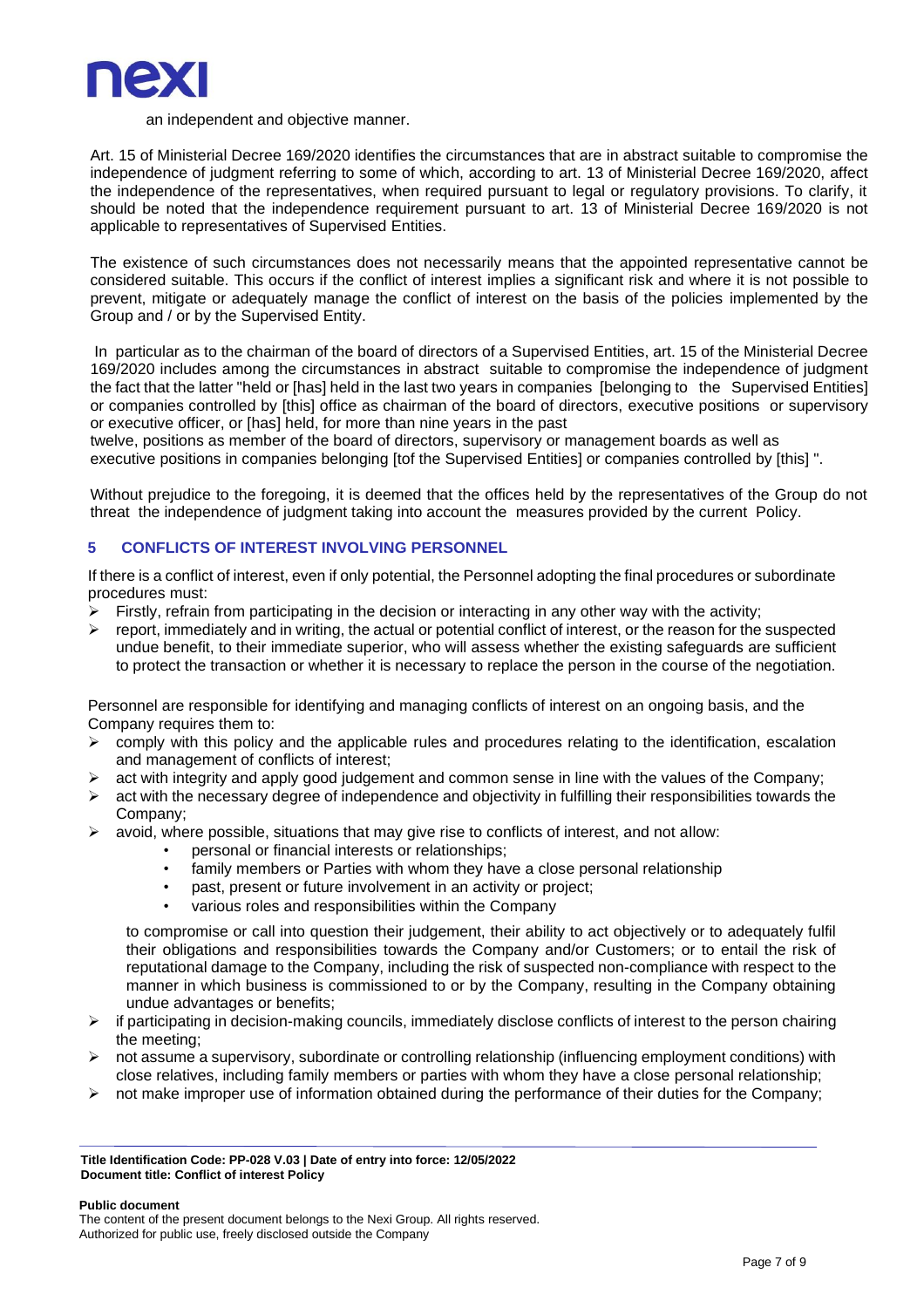

➢ manage work-related information on the basis of the Company's 'Need to Know' principle (specific need to access certain information), while respecting any limitations on information exchange and confidentiality obligations;

In addition, Personnel acting as supervisors are required to:

 $\triangleright$  determine the best course of action to resolve, manage or avoid the conflict of interest, including, if necessary, further escalation to higher levels of management or removal of the employee involved from supervision of a specific matter or activity.

#### <span id="page-7-0"></span>**6 ORGANISATIONAL MEASURES FOR THE MANAGEMENT OF CONFLICTS OF INTEREST**

The Group maintains and manages organisational, procedural and administrative measures for the identification and management of actual or potential conflicts of interest. Specifically, the following measures should be noted:

#### **1) Principles of Internal Governance**

The Group is committed to maintaining an Internal Governance model in line with international standards and the recommendations contained in the Corporate Governance Code.

In addition, each Group Company has adopted the Code of Ethics, pursuant to Legislative Decree 231/2001, which sets out the ethical values and principles of conduct which the Company upholds in all its activities with respect to all stakeholders.

#### **2) Segregation of functions**

The Group implements a clear structural segregation of infrastructure divisions and functions, in such a way that allows them to be managed independently.

In particular, organisational arrangements have been enacted to prevent or control the exchange of information between relevant persons engaged in activities involving a risk of conflict of interest, where the exchange of such information may harm the interests of one or more customers.

In addition, the Group's internal control system consists of three lines of defence: line controls, risk management and regulatory compliance controls (so-called second level controls), internal audit (Audit Function), in order to achieve the corporate strategies and the objectives of effectiveness and efficiency of business processes, safeguarding the value of assets and protecting against losses, reliability and integrity of accounting and management information, compliance of transactions with the law, supervisory and oversight regulations on the payment system as well as with policies, plans, regulations and internal procedures.

To this end, the receipients to whom this Policy applies should abstain from voting, in the internal committees and/or in the Nexi's Board of Directors, to the extent that, based on a factual analysis from time to time conducted, participation in the decision-making process may prejudice independence of judgment and / or could imply a conflict of interest.situation, even if potential.

#### **3) Management of inside information**

The Nexi Group has adopted specific regulations for the management of inside information in order to avoid unlawful conduct, in line with current legislation on market abuse, and a specific internal regulation governing internal dealing carried out on a personal basis by Insiders.

#### **4) Governance of Committees**

The Group has internal committees, whose members are obliged to disclose potential conflicts of interest to the chairperson at all times, whereupon the chairperson must take appropriate action to resolve such conflicts. All committee members and participants are obliged to respect the mandates of the committees in which they participate and to promptly disclose any conflicts of interest.

#### <span id="page-7-1"></span>**7 SYSTEMS, CONTROLS, POLICIES AND PROCEDURES**

The Group has adopted a series of systems, controls, policies and procedures to manage conflicts of interest, which in turn are based on other internal regulations. A summary of the key requirements and controls is given

**Public document** 

**Title Identification Code: PP-028 V.03 | Date of entry into force: 12/05/2022 Document title: Conflict of interest Policy**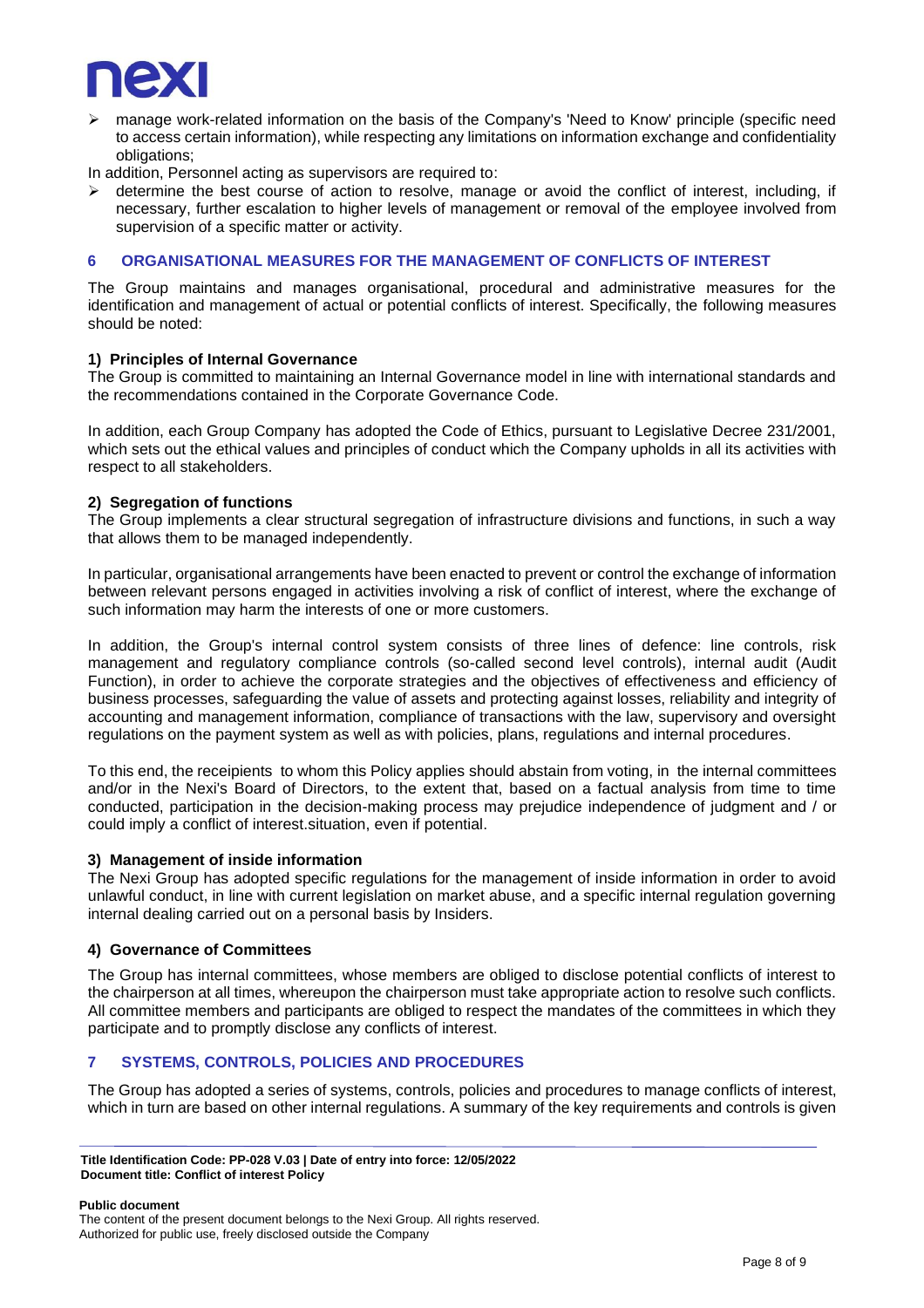

below. Personnel are required to be familiar with the internal regulations and to comply fully with the requirements set forth therein.

**Remuneration practices:** the Group recognises remuneration as a factor that can influence the conduct of Personnel, therefore remuneration policies have been adopted to prevent the adoption of remuneration structures that may encourage Personnel to act against their responsibilities, regulatory requirements or the Code of Ethics.

In line with regulatory requirements, a Group remuneration policy has been developed to ensure that the connections between remuneration practices and the Group's business and risk strategies are clear and clearly understood by all Personnel.

The Board of Directors has established a Nomination and Remuneration Committee to support the definition of remuneration policies, which acts in the absence of conflicts of interest and adopting all the measures necessary in order to guarantee independence of judgment.

**Transactions with Related Parties:** a conflict of interest may also arise in relation to a Related Party (as defined in accordance with the relevant procedure), i.e. in relation to offices or activities undertaken outside their role, in particular with reference to senior management of the Group.

The Nexi Group has adopted policies and procedures aimed at identifying and managing conflicts of interest in such activities, which are governed by the regulations on Transactions with Related Parties.

**Gifts, entertainment and business events:** a conflict of interest may arise if an employee receives or offers a gift or invitation to an event that constitutes an improper incentive for an employee, relevant party, Customer or Supplier to act in a certain way. The Group does not permit the offering or acceptance of gifts or invitations to events by an employee, unless they are considered reasonable and proportionate in nature or related to a legitimate business goal.

Where applicable, the Personnel concerned must obtain pre-approval for gifts and invitations to events from their Company, which shall not approve the offer if it could potentially cause a conflict of interest or it is considered to be of an improper nature or could violate the Group's regulations on gifts and gratuities.

**Suppliers:** the Group adopts various systems, controls, policies and procedures to manage the interaction of any Group companies with Suppliers or other Group companies, performing a due diligence process based on objective and independent criteria.

Group procurement regulations govern the correct management of relations with Suppliers or other Group Companies, and all Personnel are required to comply with them.

**Intra-group relations**: the Group adopts contracts governing the provision of intra-group services/sales, in which the methods of providing services/sales and the fees thereof are established.

**Whistleblowing:** the Group provides appropriate channels for notifying/reporting conflicts of interest within the Group itself, for cases in which the employee considers such channels the most appropriate way to bring a problem to the attention of senior management.

The internal whistleblowing regulation sets out the procedures available to Personnel to report concerns or possible suspected violations of laws, rules or regulations or Group policies, standards or procedures.

**Controls and Risk Assessment**: it is the responsibility of the second and third level control functions to ensure that the controls implemented in the Group are adequate.

**Training:** the Group provides periodic training courses on topics related to conflicts of interest in order to allow for adequate awareness and knowledge of conflicts and how to properly manage them.

The Group encourages a range of conducts, policies and procedures aimed at fostering a risk culture, including awareness of possible conflict of interest situations.

**Public document** 

**Title Identification Code: PP-028 V.03 | Date of entry into force: 12/05/2022 Document title: Conflict of interest Policy**

The content of the present document belongs to the Nexi Group. All rights reserved. Authorized for public use, freely disclosed outside the Company